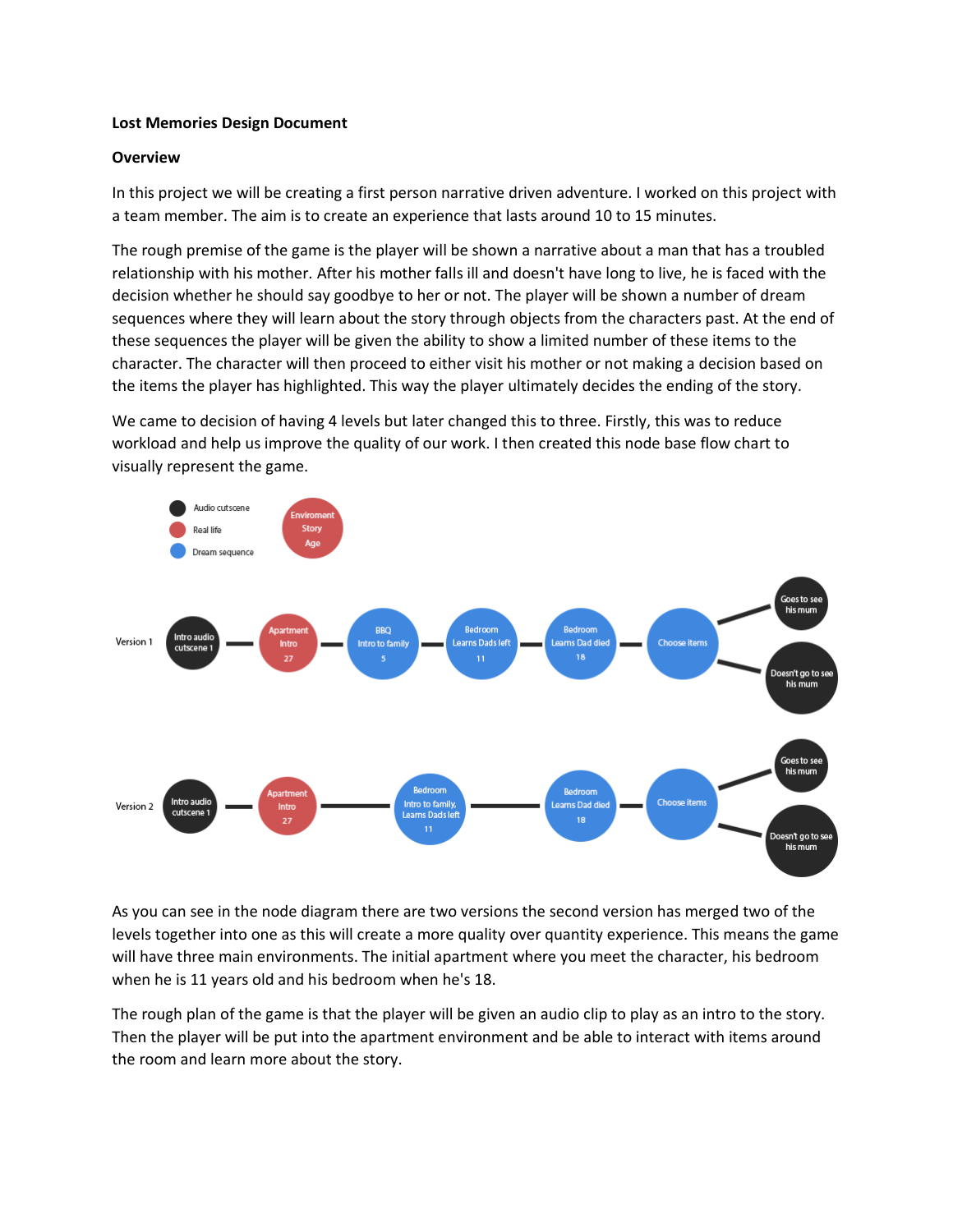After a short time, the character will make a comment saying that he is tired. After the player interacts with the bed the dream sequences will begin.

The player will then be taken to the characters bedroom when he is 11. The player will once again have the ability to interact with objects around the room and learn about the character and his relationship with his mother. The major plot point in this scene is that the character discovers that his father has left his family he learns this through his mother. After looking through a number of items in the room the player will be presented with a doorway that will allow them to move into the next environment.

The next environment is the same bedroom but it's seven years later the character is 18 and leaving The University. Was packing up he discovered the newspaper article saying that his father died in a car accident. After finding this out the character is furious at his mother for lying to him all these years. After this sequence is over the player will have the ability to highlight some of these items to the character.

Then one of two audio cutscenes will play of the character ringing his sister saying he is coming to see his mother or not coming to see his mother.

# **Character & Story**

I may have a rough story, but I am yet to come up with this solid character. When creating the character, I did a small amount of research into what makes good characters in stories. The YouTube video "Writing Strong Characters - The Important Distinction Between Want and Need" This video was created by Think Story and talks about the concepts of what a character wants and needs. The characters once define the main plot, this is what the character wants to achieve. The characters needs define what the character requires to gain what he wants. Usually, the character does not fully know what the needs are until the end of the story.

I already had a story laid out so designing the character wasn't too much of a challenge. I started by creating a list of attributes and traits that the character would have. The character's name is Clemmons, which means merciful and forgiving. The main theme of the game is forgiveness, so I thought this would be nice touch. He lives in New York; this is because he is very successful. He is an over worker, gives him something to focus on. And distracts him from his past. Distrust's people, prefers to work alone.

Clemmons wants to let go of his anger; he does this by ignoring his mother's illness and not wanting anything to do with her. But this is not a long-term solution. (Want). Joe needs to forgive is mother and have closure to rid himself of his anger before it is too late. (Need).

# **Gameplay Flow**

The next stage in the planning process for my level design was to create a graph that shows the excitement level of a player during an ideal playthrough. To get a reference point to go off when creating an excitement graph for my own levels I went to a game in the same genre, which was a similar length to what we planned our game to be. The game is called What Never Was. An ideal playthrough of this game should last about 20 minutes. Below is the graph I created to show the flow of the gameplay.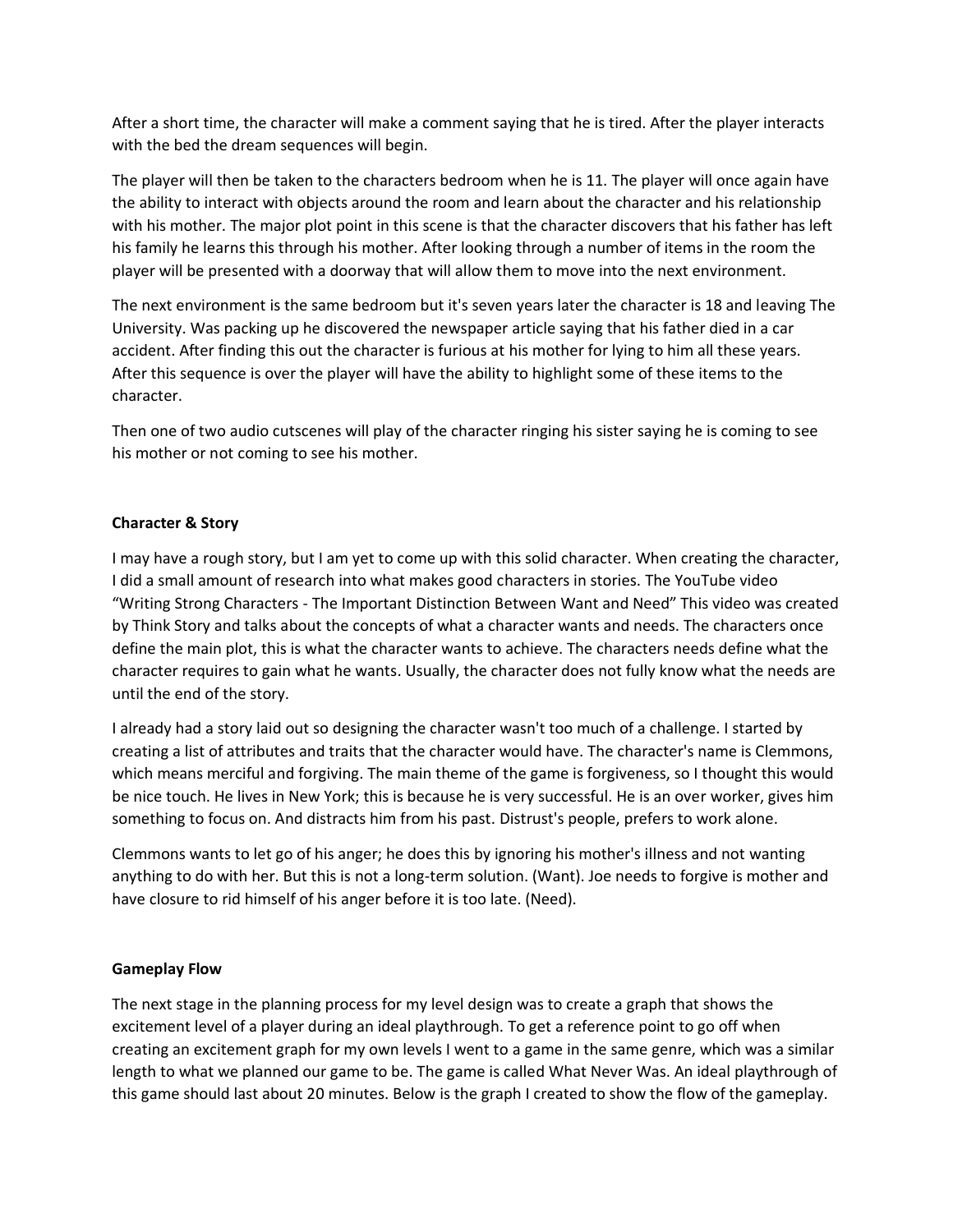

This graph will serve as a template to how I should design the flow of my levels. The game takes place in one environment where's our game is planned to be across a few different environments. What Never Was is a popular first-person puzzle experience which means the flow of the game is a good template to work from, but should we take this template for each level individually or use it as a template for our entire experience spanning multiple levels. This would be because What Never Was is a 20-minute experience so condensing it into a 2–3-minute level and repeating that might not necessarily work. After talking this through with my teammate we both came to the conclusion that making using this graph as a template for our entire game is the best option.

But unfortunately, due to time constraints this graph was only used for some initial research and not used in any constructive way to design the layout and flow of the game.

#### **Level 1 - Apartment**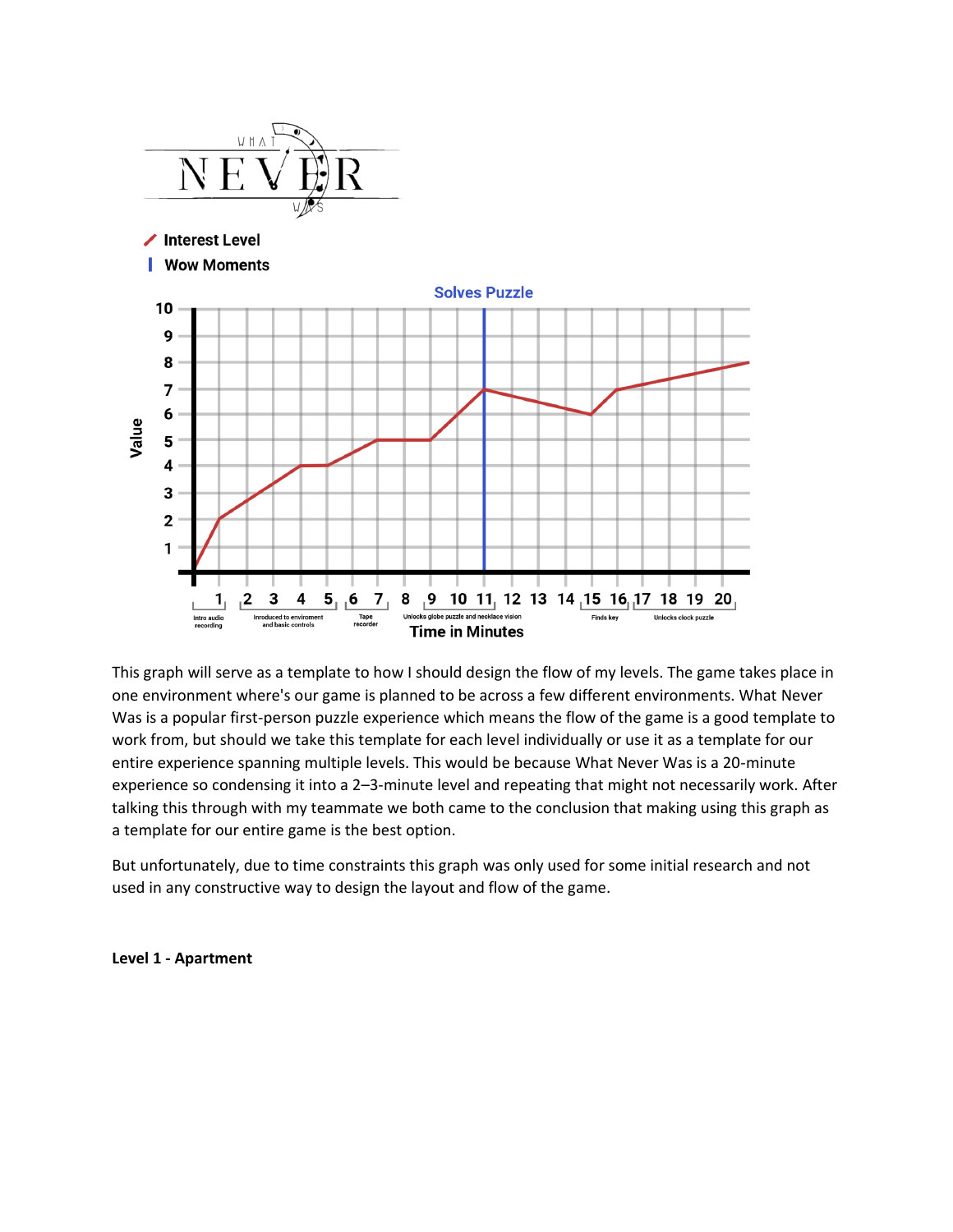

This is mood board for the apartment environment. The key was to get a feeling of grandeur and wealth through the fact that Clemmons is an over worker. To support this fact, I also wanted the apartment to not feel lived in, this could be through the fact that it's so pristine. I initially thought maybe everything could be dusty but in fact nothing is dusty because he hires a cleaner. Everything looks like it just came out of the box.

Notes

- Grand, expensive
- Doesn't spend much time there
- Pile up of work
- Small DVD collection

# **Subtle details**

The DVD's I chose to be in the game were Star Wars: Revenge of the Sith (Star Wars), Donnie Brasco (Donnie Brasco) and The Passion of the Christ (The Passion of the Christ). I chose these DVD's because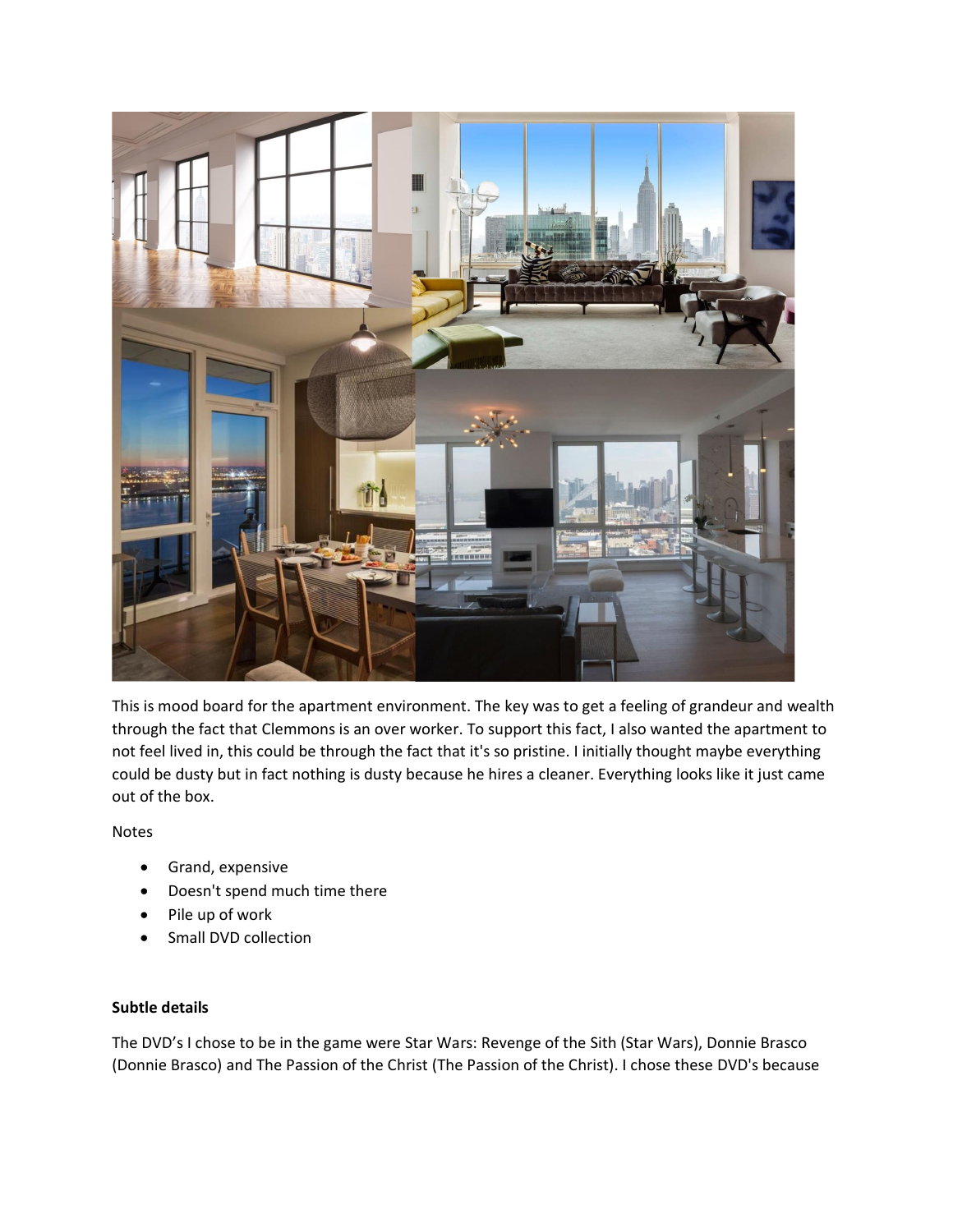the main plot line of all these films has a moment in them where one of the characters is betrayed this is to mirror how Clemmons is betrayed by his mother.

On one of the shelves in the apartment I positioned an old Game Boy console. You see a newer version of the same game boy in one of the Clemens memory's later in the game. It was bought for Clemens by his mother, even though Clemens has a bad relationship with his mother this item still holds if on memory. If a player finds it and then also sees it later in the game in the memory sequence this might give them a different perspective to others that play the game.

# **White Box**

In my levels I didn't do much white boxing because I used a lot of asset packs meaning it was far more natural to just import the object itself rather than putting a cube in its position to represent it.

For the apartment scene I wanted you to look out the window and see New York. I didn't want to have to manually create New York so using a blender plugin I was able to rip some free information from Google Maps and use this as my New York for the game. Obviously this belongs to Google, so I am not taking credit for it.



I think the Google Earth textures are OK, unfortunately they are not high quality. This initially led me to want to blur the windows so you wouldn't see how low-res textures were. But after some feedback people said they liked to be able to look out the window and see New York. I decided not to blow the windows. You can see the comparison in the image below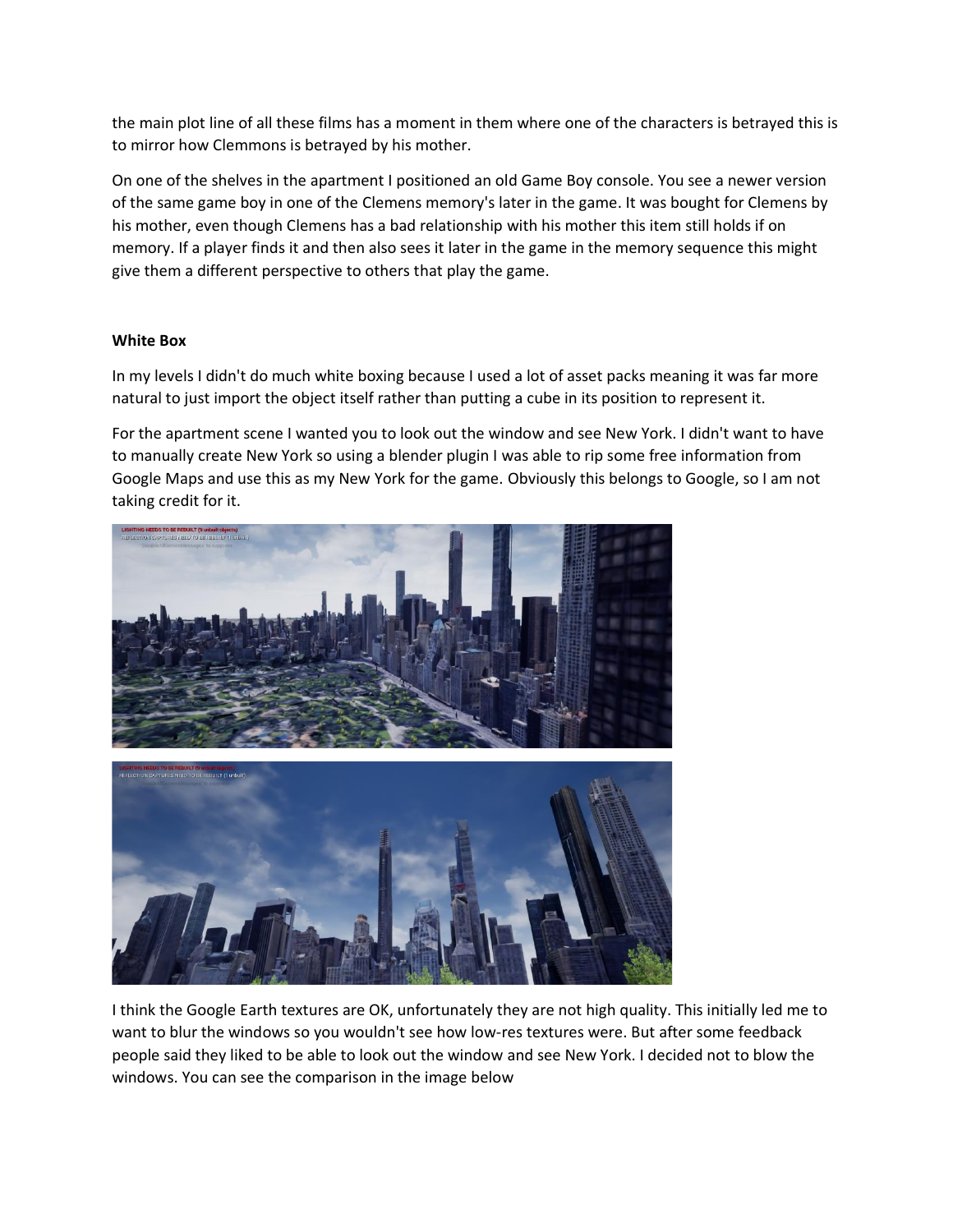

My original design for the apartment was ambitious I had to eventually scale it down to just two rooms so it could be achieved within my time frame.



#### **Level 2 – Family home (Aged 11)**

This is the point in the game were the story starts to get told. The player will hear audio from the character saying that this is his childhood home. The player can then walk around the house and click on objects and learn bits and pieces of the story. A video walkthrough was made of this section of the game and shared with critics so that I could receive feedback on this project.

The images below are what the project looks like before feedback.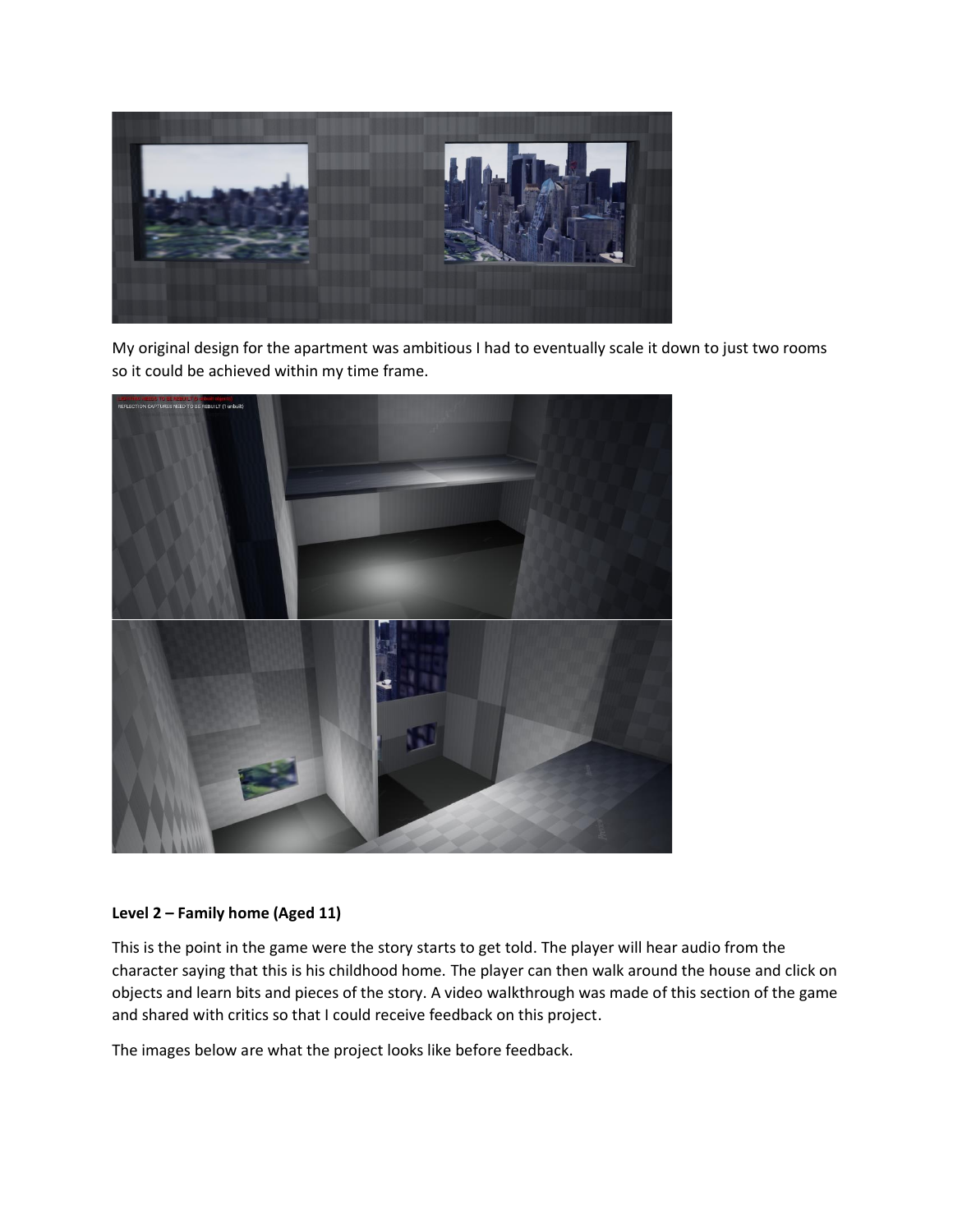

This is a link to the feedback form that I used: <https://forms.gle/RTkygGzfUEo5gz9c9>

# **Feedback**

Are there any major or minor improvements you would suggest for the project.

probably add a text version of the voice over when clicking the cickable items or have the colour of the target change

Subtitles would definitely be a good idea and would help people follow along with the story. Especially if they couldn't quite hear the voice lines.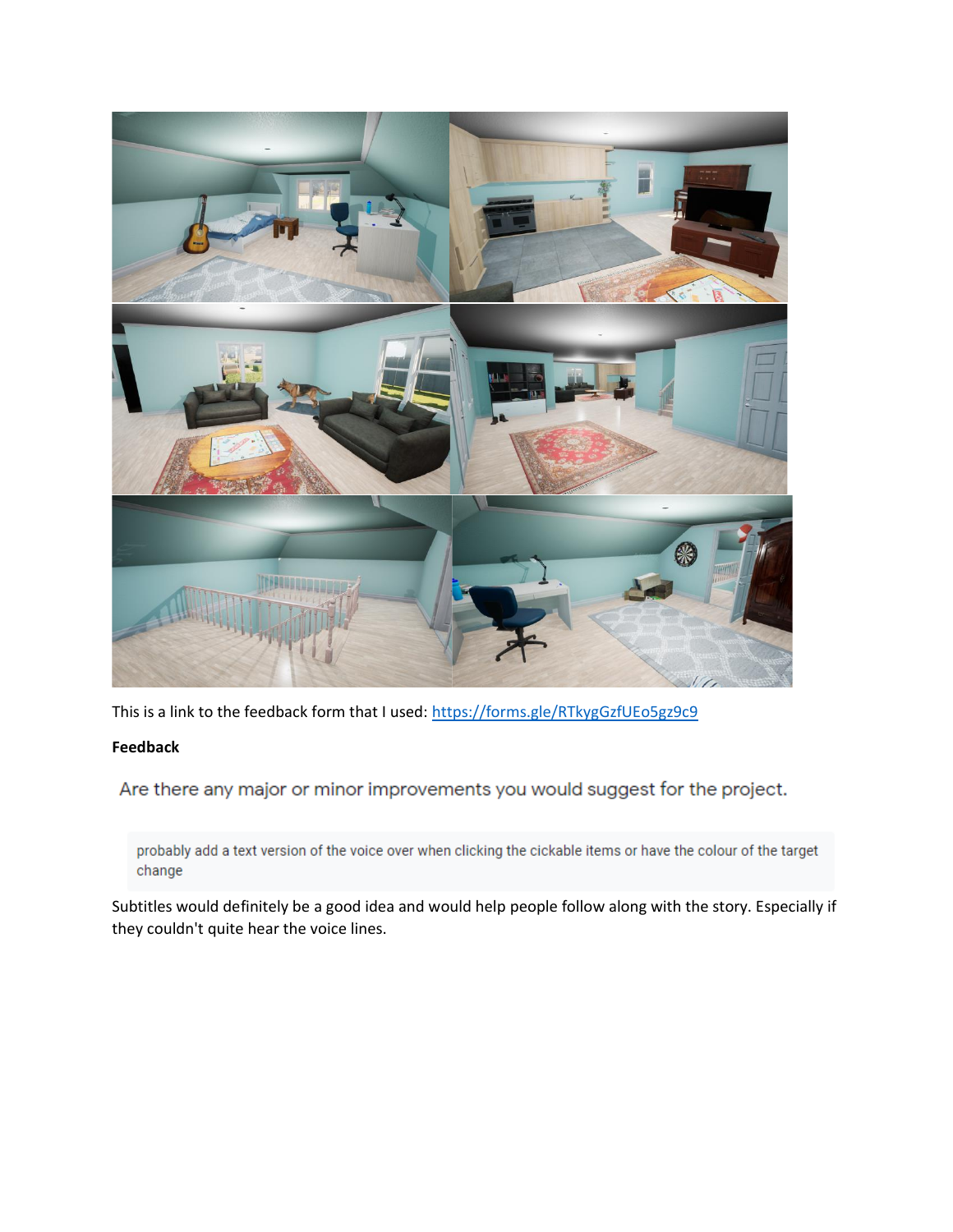For the level based in the house, do you have any additionally ideas for assets that could be added to increase the realism. E.g it would look better if there were a dinning room etc. (Additionally please mention the location were you think the asset should be added)

I guess more odd bits and pieces, not necessarily interactable but dishes in the sink, things like that

Maybe some dog toys on the floor in the living room?

Both of these suggestions are good ideas they would definitely help the home feel more like a realistic environment. On a similar note when having a chat with one of the play testers they pointed out that maybe having clothes on the floor of the child's bedroom would make it feel plausible.

# If you could change one thing what would it be?

#### some kind of puzzle perhaps?

The answer of this question although very vague made me think it might be a cool idea to have some kind of Rubik's Cube in the child's bedroom. The player could pick it up and maybe try and solve it, when done so a voice line might play that would add to the story.

# Improvements

- Subtitles
- Cloths on floor
- Dishes in sink
- Dog toys
- Rubik's cube

# **Level 3 – Family home (Aged 18)**

This is the third and final scene. Environment for the scene was designed so that it was the same as the 1st house scene, but it was during the night and it was raining, this was to set the tone. First House scene has some positive and negative memories in, whereas the final scene only has negative memories. The primary object that the player would be led to is the newspaper. Newspaper explains that the character's father died in an accident and did not leave the family all those years ago. It is a pinnacle point in the story this is when the character discovered that his mother was lying to him.

# **Object Selection Stage**

in this section of the game the player would select certain items that they feel drawn to. Items can even be associated as a positive memory or a negative memory. What the player chooses will affect the